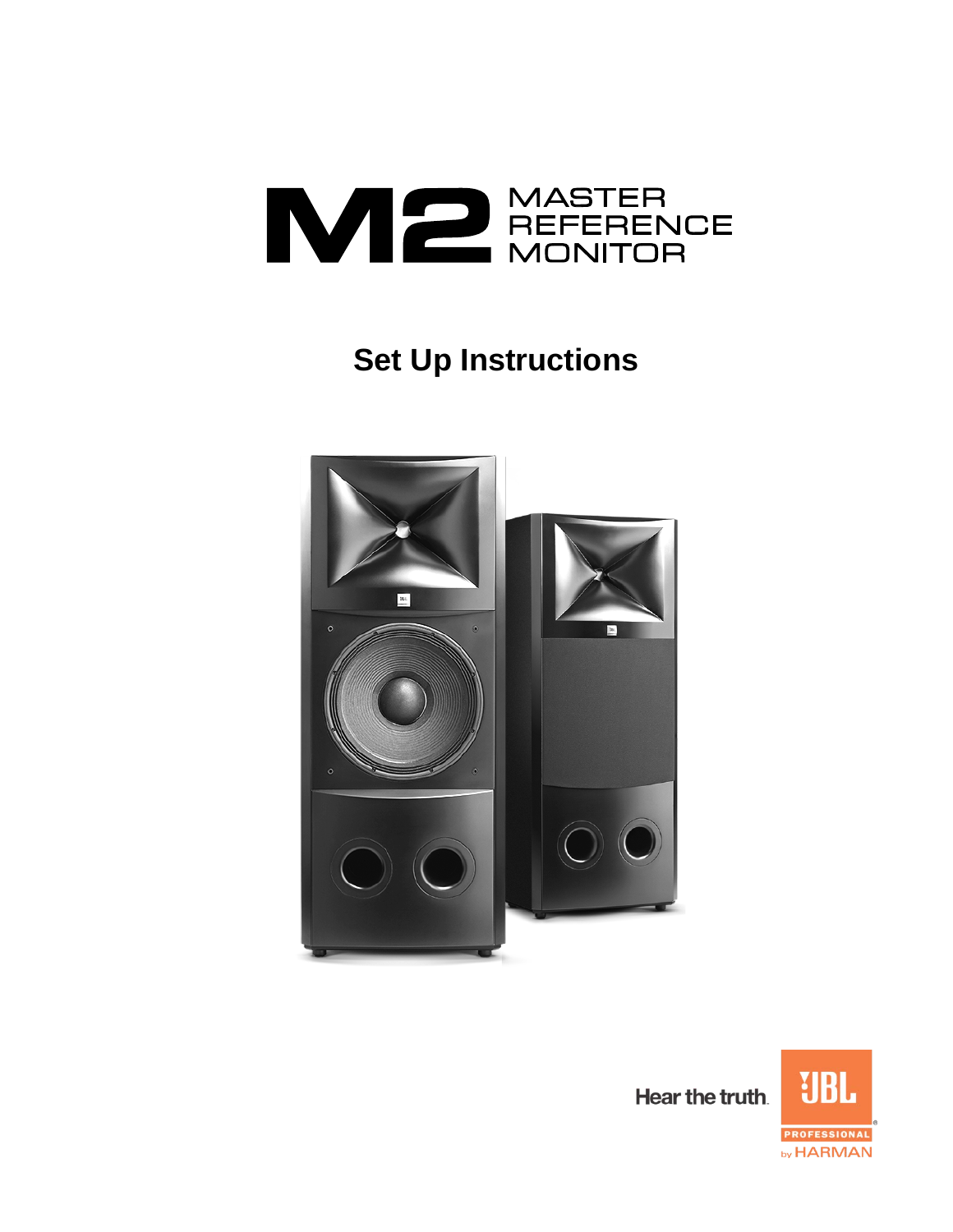# **JBL M2 Set Up Instructions**

#### **In preparation for M2 installation, make sure you have following:**

- Physical assistance moving and positioning the speakers. They are heavy 130 lbs each.
- Speaker wire four each 2-conductor runs from the "amp room" to the speakers. (We recommend using 12 gauge Oxygen Free Copper wire or and 10 gauge for runs greater than 50 feet.) Amplifier fan noise requires the amps are placed outside the listening area.
- The appropriate device file for the iTech 5000HD or 4X35000HD amplifier. The latest version of this can be downloaded from the M2 section at [http://jblpro.com/www/products/recording](http://jblpro.com/www/products/recording-broadcast/r-b-support)[broadcast/r-b-support](http://jblpro.com/www/products/recording-broadcast/r-b-support) Download the file and place it on the computer desktop.

To install the required M2 device file in the amp, you'll need a USB drive with the correct file.

**CAUTION**: Do not play speakers without the appropriate device file installed in the associated Crown power amplifier. The M2 speaker itself has no crossover. The device file creates crossover in the power amplifier DSP. Playing M2 speakers without the device file loaded and enabled will cause poor performance and possible damage to the speakers.

To adjust the room EQ in the amps, you'll need the following:

- Harman System Architect Software.
	- $\circ$  The software controls the EQ in the amps and can be downloaded from the website at [http://archimedia.harman.com/en-US/system\\_architect](http://archimedia.harman.com/en-US/system_architect)
	- o A Windows 7 or Win XP computer to which you have administrative rights.
		- Disable the Windows Firewall (access via Windows Control Panel)
		- Turn WiFi OFF
	- $\circ$  An Ethernet network switch with as many ports as Amps and one additional port = For a stereo or LCR set up a 4 port switch is adequate
	- o Three Ethernet cables: two short ones (3 feet each) from the network switch to each amp, and one long one (length equal to the distance of the amps to the listening position) from the switch to your computer.

#### **Installation:** make sure the following are in place:

- 1. Speaker Placement
	- Free-standing installation: Assuming there are no large obstructions between the speakers and the listening position, and the speakers are placed directly on the floor, the HF driver will be positioned at a height of 42.5 inches from the floor.
	- In control rooms with mixing consoles: Speakers can be elevated to ensure sound coming from the woofer is not blocked by a mixing console. The speaker should be elevated so the top half of the woofer is visible above the meter bridge. For example, if the top of the meter bridge is 45 inches, the speaker should be elevated by 20" which will place the middle of the woofer just above the meter bridge and the high frequency at a height of 66 inches. You'll want to experiment to find the position that produces good imaging and good bass. A foot forward or back, closer together or wider will affect the low frequency performance. You'll want to make sure the speakers are not in placed in a spot where, at the listening position, you are not hearing the low frequency produced by the speaker.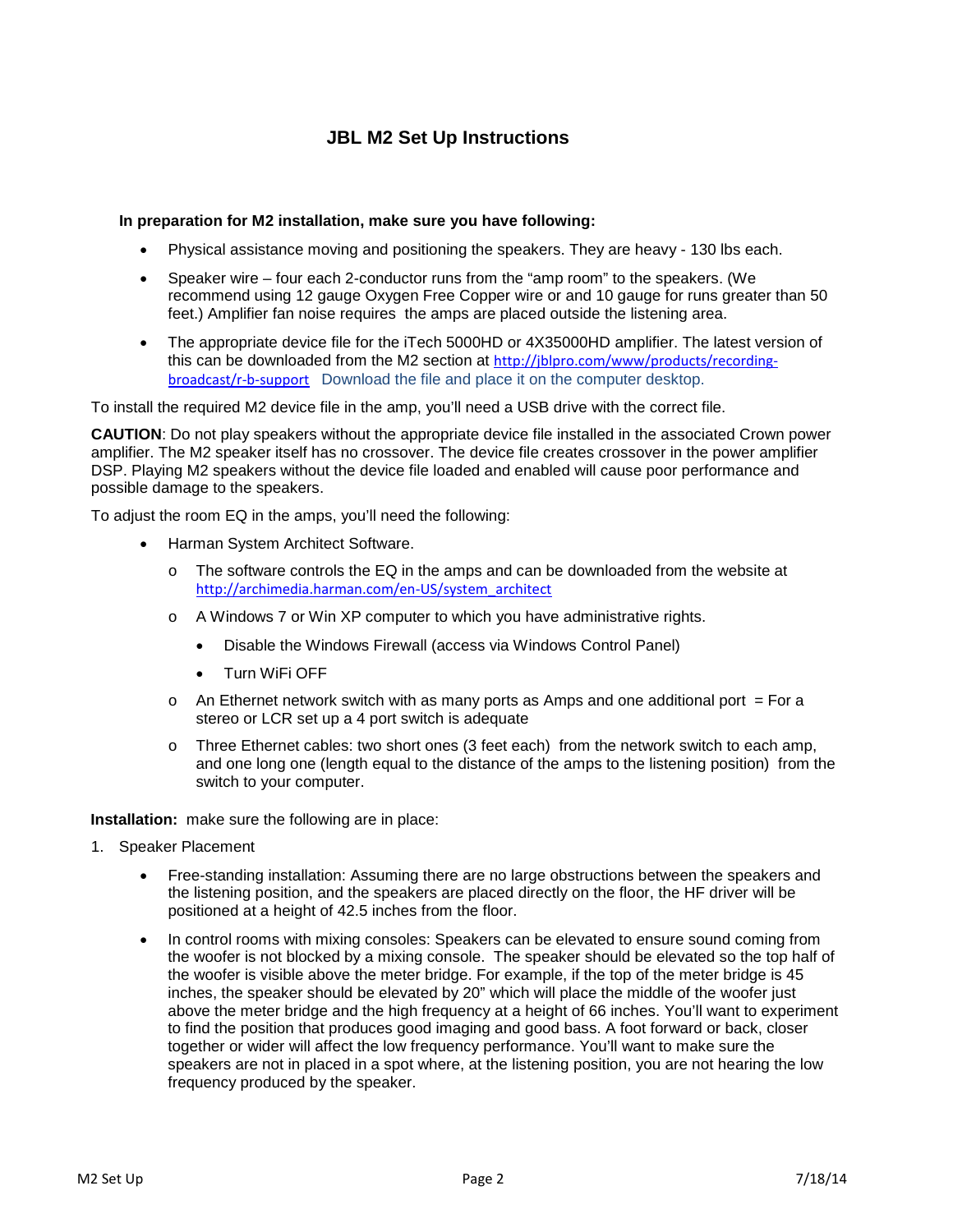- Located in the top of the speaker packaging is a set of removable spikes that can be used to reduce acoustic coupling of the speaker to the floor. Use these in permanent installations on carpeted floors. These can damage wood floors.
- 2. iTech 5000HD Power Amps are connected to a 20 amp power source, iTech 4X3500 amps are connected to 30 amp service. These Crown Amps are shipped with 20 or 30 amp NEMA plugs that cannot be connected directly to a standard 15 amp household power receptacle.
- 3. To access the Room EQ in the amps, each amp is connected to a network switch using CAT5 cable.
- 4. Speaker wires are run from channel 1 and 2 or each amp to the HF and LF terminals of each speaker.
	- iTECH 5000HD Connect Amplifier Chanel 1 black and red speaker wire outputs (the upper set of black and red terminals on the rear of the amp) to the HF terminals on the rear of the speaker (the upper set of black and red terminals). Connect amplifier Channel 2 outputs (the lower set of black and red terminals on the rear of the amp) to the LF terminals on the rear of the speaker (the lower set of black and red terminals).
	- iTECH 4x3500HD This is a four channel amp. Channe1 1 of the amplifier will be used to power the LEFT Speaker High Frequency driver. Channel 2 will power the LEFT Speaker Low Frequency Driver. Channel 3 of the amplifier will power the RIGHT Speaker High Frequency driver. Channel 4 will power RIGHT Speaker Low Frequency Driver.
- 5. XLR cables are used to connect the L&R outputs of your playback source to the inputs of the Left and Right M2 Power Amps. The device file loaded into the power amp will configure the amp so the LEFT XLR input of the amp receives the signal source and sends it to channels 1 and 2 of the amplifier. And in the case of the iTECH 4 x 3500, Channel 1 input sends signal to outputs 1&2, used to power the Left speaker and Channel 3 input sends signal to ouputs 3&4 used to power the Right speaker.
	- iTECH 5000HD:
		- Connect the LEFT output of your system to the CHANNEL 1 INPUT of the LEFT Channel Power Amp
		- Connect the RIGHT output of your system to the CHANNEL 1 INPUT of the RIGHT Channel Power Amp
	- iTECH 4x3500HD
		- Connect the LEFT output of your system to the CHANNEL **1** INPUT of the Power Amp
		- Connect the RIGHT output of your system to the CHANNEL **3** INPUT of the Power Amp

# 6. **Loading the M2 Device file using the front panel USB Port on the amplifier**:

See instructions at the end of this document

# 7. **Loading the M2 Device File and adjusting the Room EQ in the amp using a computer:**

A Windows Laptop is connected to the CAT 5 cable and System Architect Software is installed. System Architect can be downloaded from at [http://archimedia.harman.com/en-US/system\\_architect](http://archimedia.harman.com/en-US/system_architect) Before playing program material at high volume, confirm the amp channels are correctly connected to the LF and HF of each speaker. Attenuate amp input level control 1 and make sure you hear signal only in the woofer. Return control 1 to full volume, attenuate amp input level control 2 and make sure you hear signal only in the HF driver. If not, check connections.

For your reference, these photos show the connections and controls on Crown iTech Power Amplifiers: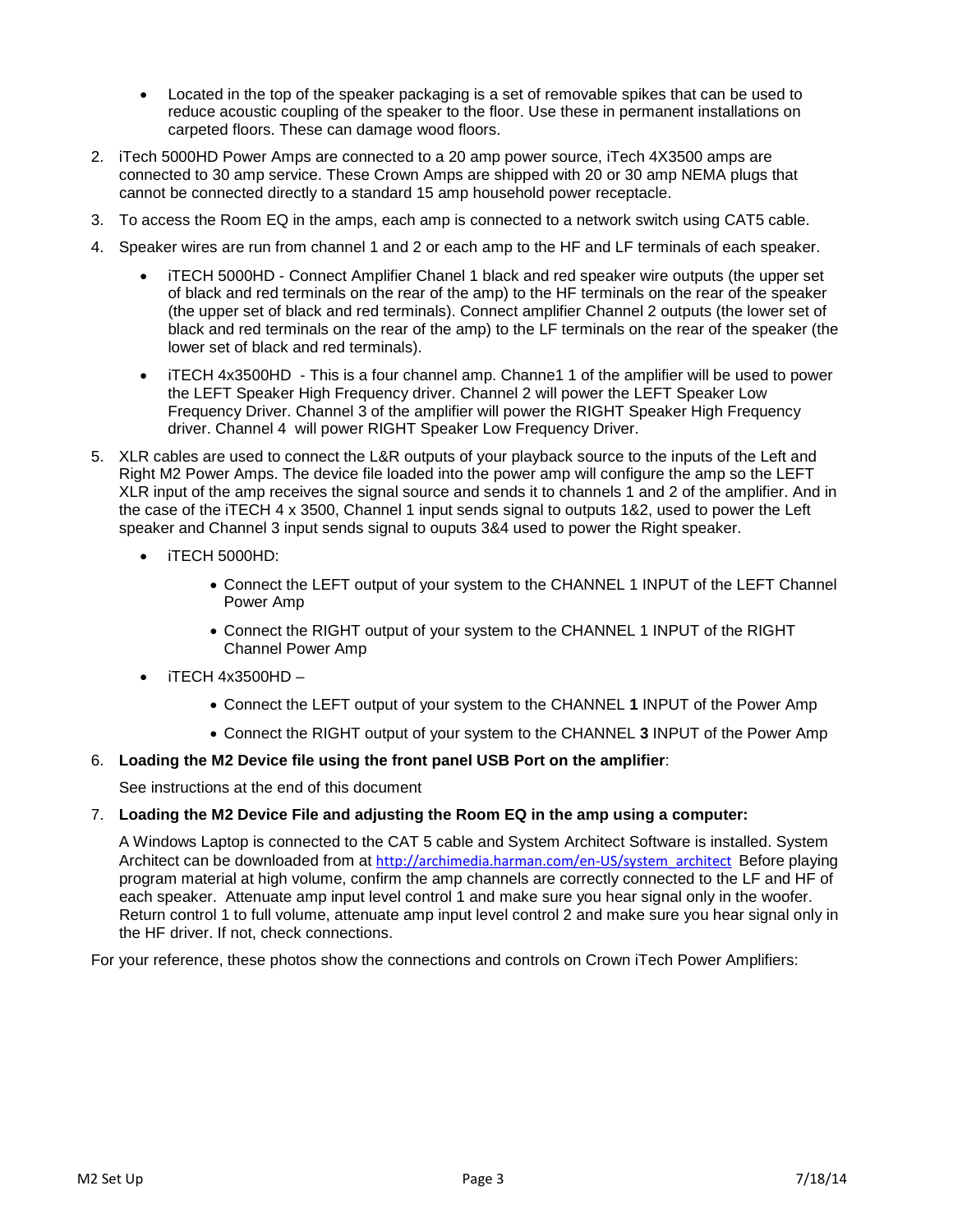

#### **IT5000HD Rear Panel**



#### **4x3500 iTechHD Rear Panel - (IT4X3500HDS with Binding Posts)**



**4x3500 iTechHD Rear Panel - (IT4X3500HDS with SpeakOn connectors)**

#### **Using Harman System Architect Software to control the speakers:**

- 1. Power ON the amps activate Rear Panel Breaker switch, and also Front Panel soft power switch.
- 2. Launch System Architect software. Upon power up, your iTech power amplifiers will appear in the venue window. Click on the image of one amplifier. Click on the FILE menu and then click OPEN. Locate the iTech Device File on your computer desk top. Double click to import the file.
- 3. Do the same for each amplifier
- 4. Having done this, you have now configured the amplifiers for use with the M2 speaker.
- 5. Click on Q in the upper left corner of System Architect Software. Click "Save As" and save you newly created Venue File to your computer. Clicking this file in the future will launch the correct configuration of System Architect Software to match your system. Click on each if the amp in the upper left corner of the software – You will see the EQ controls for that amp.

Click on the blue EQ button in the input block shown to the left of the crossover button. The EQ graph shown below will appear and you will notice filters 1-8 and 15 and 16 are available for room EQ.

CONTINUED, NEXT PAGE….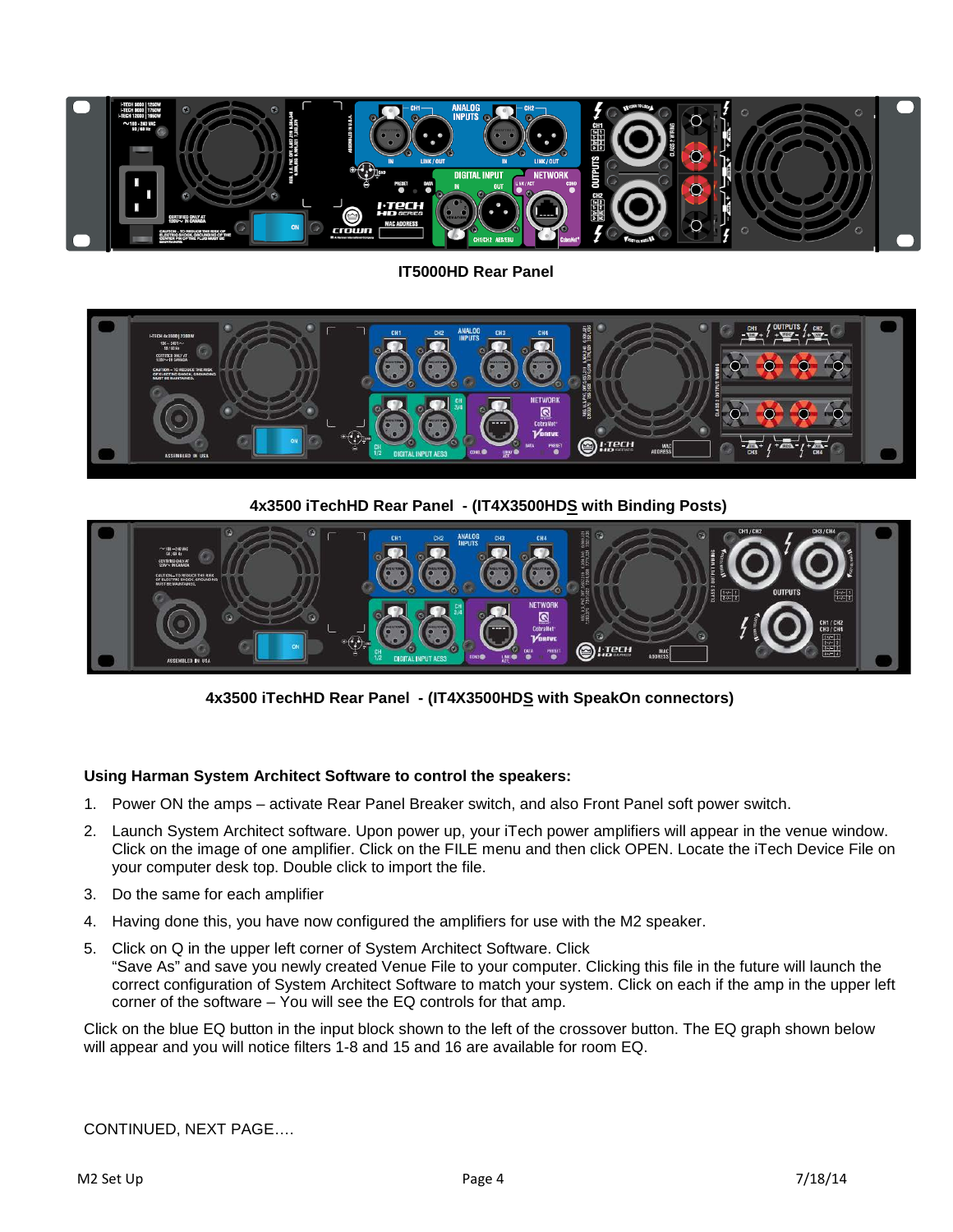

Using filter selection tabs at the top left above the graph, select a filter button 1-8 or 15 and 16, enter the Frequency, Gain and Q values in the white fields below the graph and click the button currently indicating "OFF" located to the far left, to turn the filter ON. The button will be illuminated and will indicate ON. Also the filter selection button for the current filter will become illuminated green indicating the filter is active.

- Note: The filters used for crossover are not accessible.
- There is no limiting activated in the amps. However limiting is available and can be enabled and adjusted using the COMP button in the software.
- The Input settings can be configured using the INPUT button.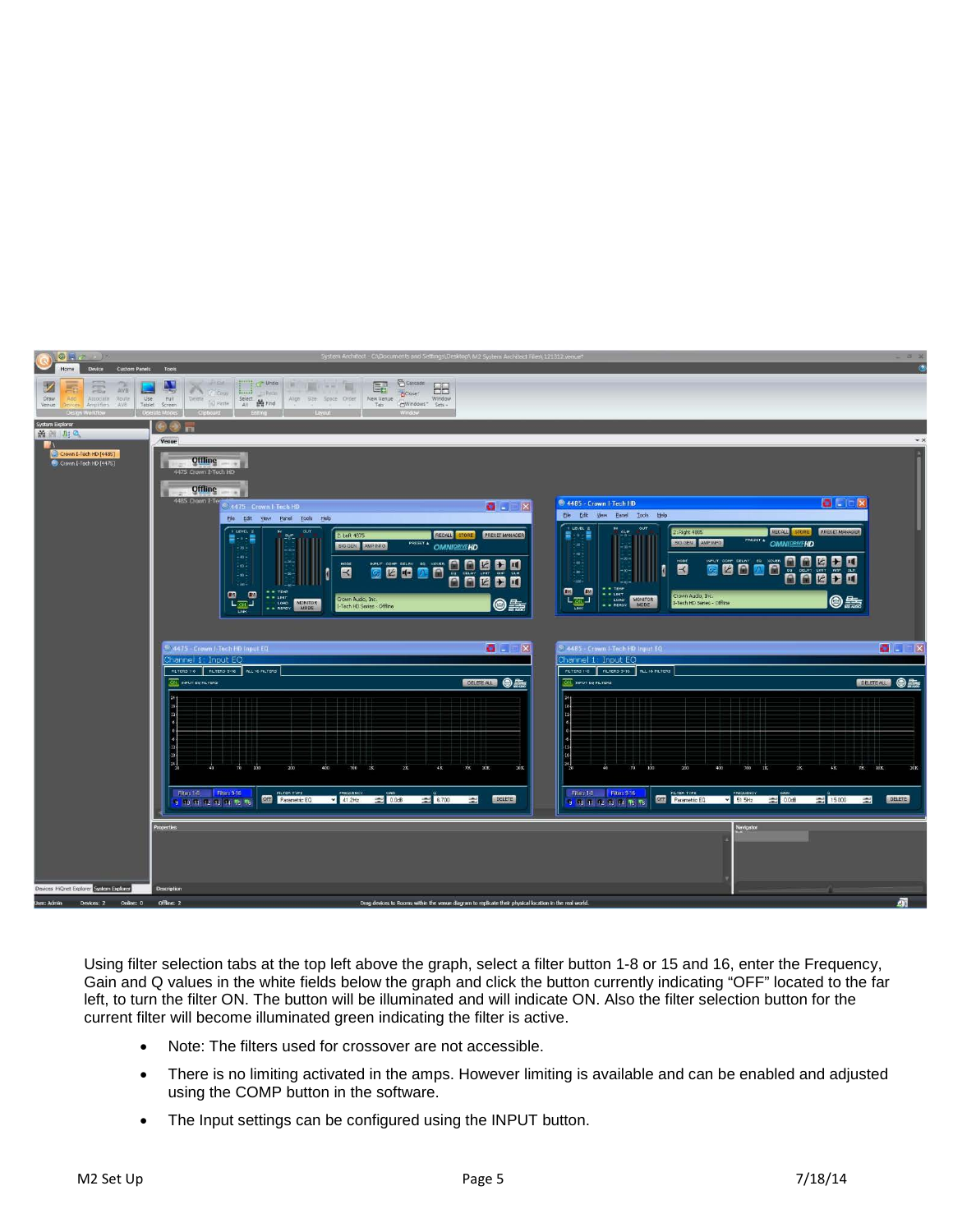6. When you have completed system tuning, save over your original "Venue" file and you will have a complete file with crossover and room tuning for your room. You should back these files up and keep them in a safe place.

# **For support using System Architect Software to control Crown Amplifiers, please contact Crown Customer Support at (800) 342-6939 until 7PM EST**

# **Loading the M2 Device file using the front panel USB Port on the amplifier**

#### **The Crown iTech5000HD Owner's Manual can be downloaded at**  [http://www.crownaudio.com/media/wysiwyg/ITHD2/5009241\\_MNL\\_ITHDseries\\_spread.pdf](http://www.crownaudio.com/media/wysiwyg/ITHD2/5009241_MNL_ITHDseries_spread.pdf)

The following instructions can be found in the Crown iTech5000HD Owner's Manual on page 24:

# **4.4 File Transfer Via the USB Port**

On the front panel of the amplifier is a USB Type A port which can transfer files either direction between a USB flash drive and the amplifier. These files can be of two types:

**A Preset file**, which contains amplifier DSP settings for a specific loudspeaker/ amplifier configuration.

**A Device file**, which contain all 50 presets and the current amplifier DSP settings.

When you plug in the drive, the amplfiier defaults to a file-exchange mode and is muted. Then you can load or save individual files. No computer is needed for this file transfer.

# **How to transfer a file from a USB flash drive to the amplifier:**

- 1. The file must reside in the flash-drive root (top-level) directory.
- 2. Plug the flash drive into the amplifier's USB port on the front panel.
- 3. The screen asks if you want to load or save a file. Press the left Encoder to LOAD a file.
- 4. The screen asks whether you want to load a device file or preset file. Press the left Encoder to load a device file, or press the right Encoder to load a preset file.
- 5. The screen says "Select File to Load." Turn an Encoder to select the file.
- 6. If you are loading a preset, the front panel shows the acceptable files in the flash drive root directory. Turn the Encoder to view the files; press the Encoder to select. Note: You can't explore folders or subfolders.
- 7. The amplifier loads the file into its memory and displays the Eject Menu. To stop the transfers, press the left Encoder. To continue with more transfers, press the right Encoder.
- 8. Unplug the flash drive. The amp is unmuted and returns to the determined state.
- 9. If desired, recall the preset following the procedures in Sections 4.3.2 and 4.3.3.

See Menu Tree Diagram on next page…